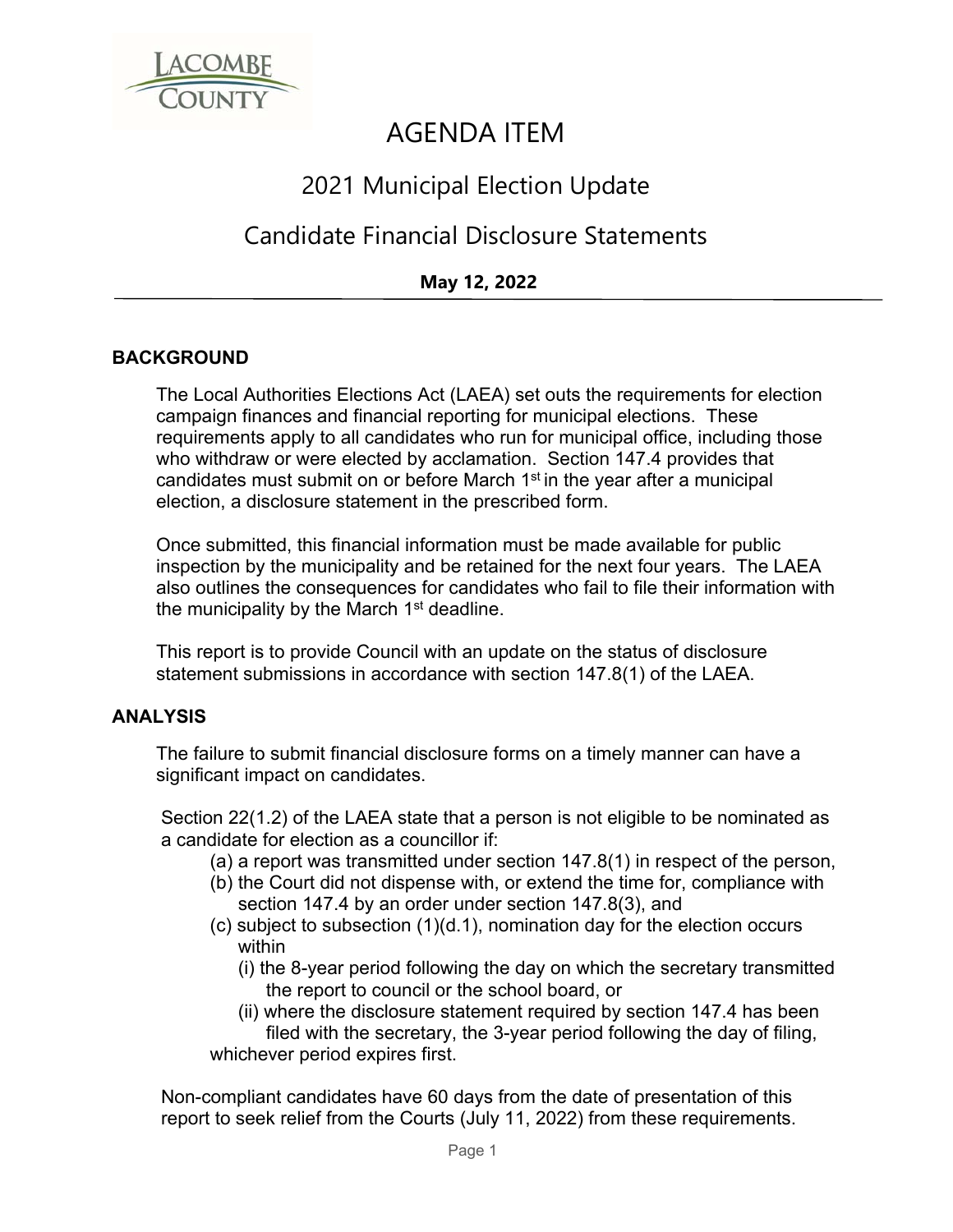

In addition to affecting eligibility for running in future elections, a failure to submit the required financial disclosure form by the March 1<sup>st</sup> deadline also results in the candidate being subject to a \$500 late fee payable to the County. Section 147.4 does provide for an additional 10 day limit grace period (March 11<sup>th</sup>) which has passed, and the amount becomes payable upon submission of this report to Council.

Finally, a failure to submit a financial disclosure could also result in the candidate being in contravention of the Act and guilty of an offence under the LAEA. A failure to submit by April  $1<sup>st</sup>$  could result in action being taken by the Election **Commissioner** 

Submission of financial disclosures is the responsibility of candidates. However, the County did provide notice of deadlines as a courtesy to candidates. This notice was done through email (where email addresses were provided) and through notices sent to the candidates' mailing address of record.

The list of candidates who did not file their financial disclosure before the March 11, 2022 deadline is outlined in Appendix 1.

#### Alternatives:

- 1. Accept this report for information (Administrative recommendation)
- 2. Take other action(s) as determined by Council.

#### **BUDGET IMPLICATIONS**

No budget implications

#### **LEGISLATIVE RESPONSIBILITIES**

Section 22(1.2) of the Local Authorities Election Act outlines the eligibility for candidates who fail to file financial disclosure statements.

Section 147.4 of the Local Authorities Election Act outline the responsibility to submit financial disclosure statements and respective deadlines.

Section 147.7 of the LAEA, provides for financial penalty to candidates who fail to file by the March  $1<sup>st</sup>$  deadline.

Section 147.8(1) of the LAEA requires secretary to report to Council the names of those candidates who have not filed the required financial disclosure information within the required timelines.

Section 147.84 of the LAEA outlines the penalties for candidates who fail to file within the prescribed time.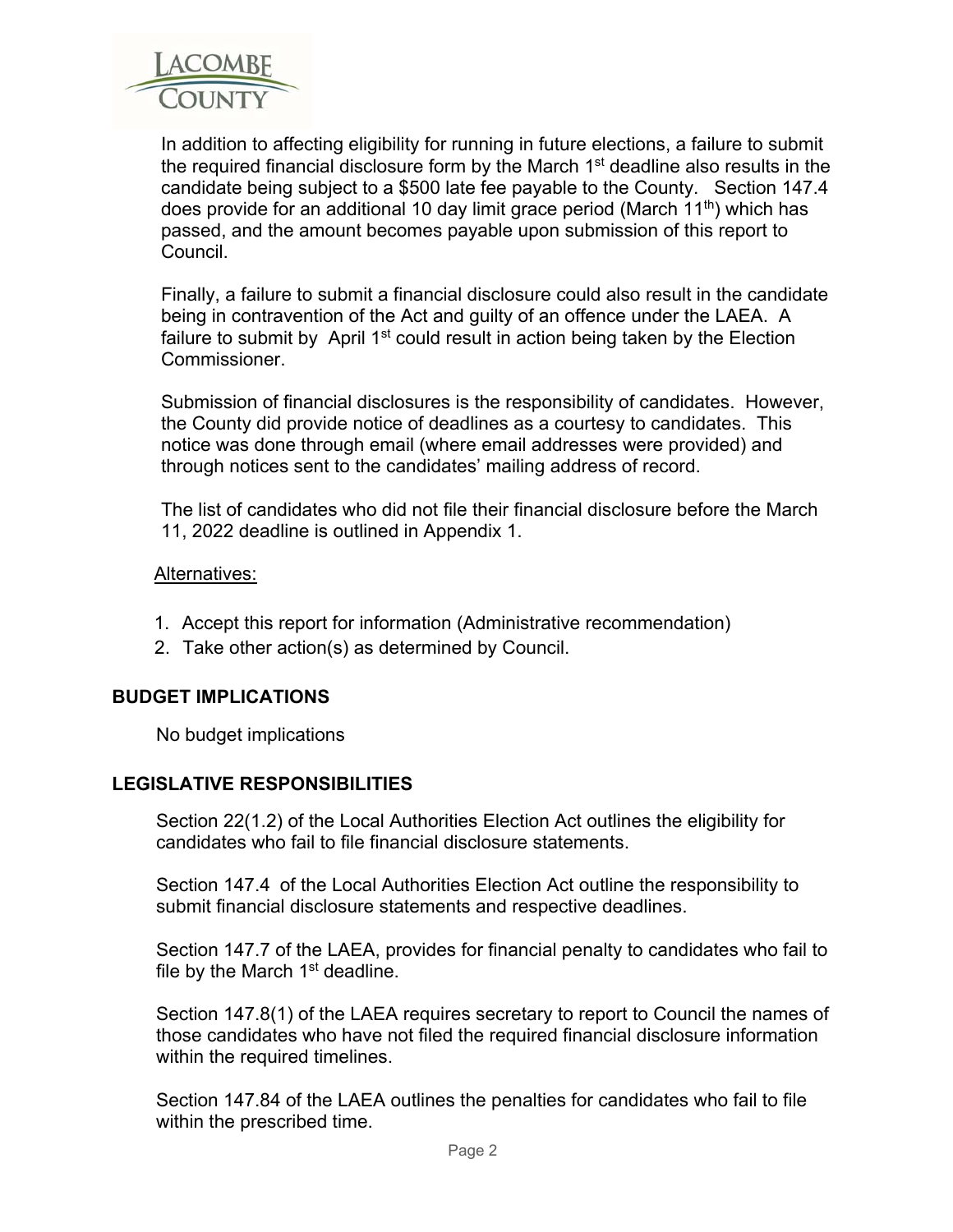

Section 205 requires the returning officer or secretary to report contraventions of the Act to the Elections Commissioner of Alberta.

#### **RECOMMENDATION**

That Council accept this report for information.

|  |  | <b>PREPARED BY:</b> Michael Minchin, Corporate Services Director |
|--|--|------------------------------------------------------------------|
|--|--|------------------------------------------------------------------|

**REVIEWED BY:** Tim Timmons, County Manager